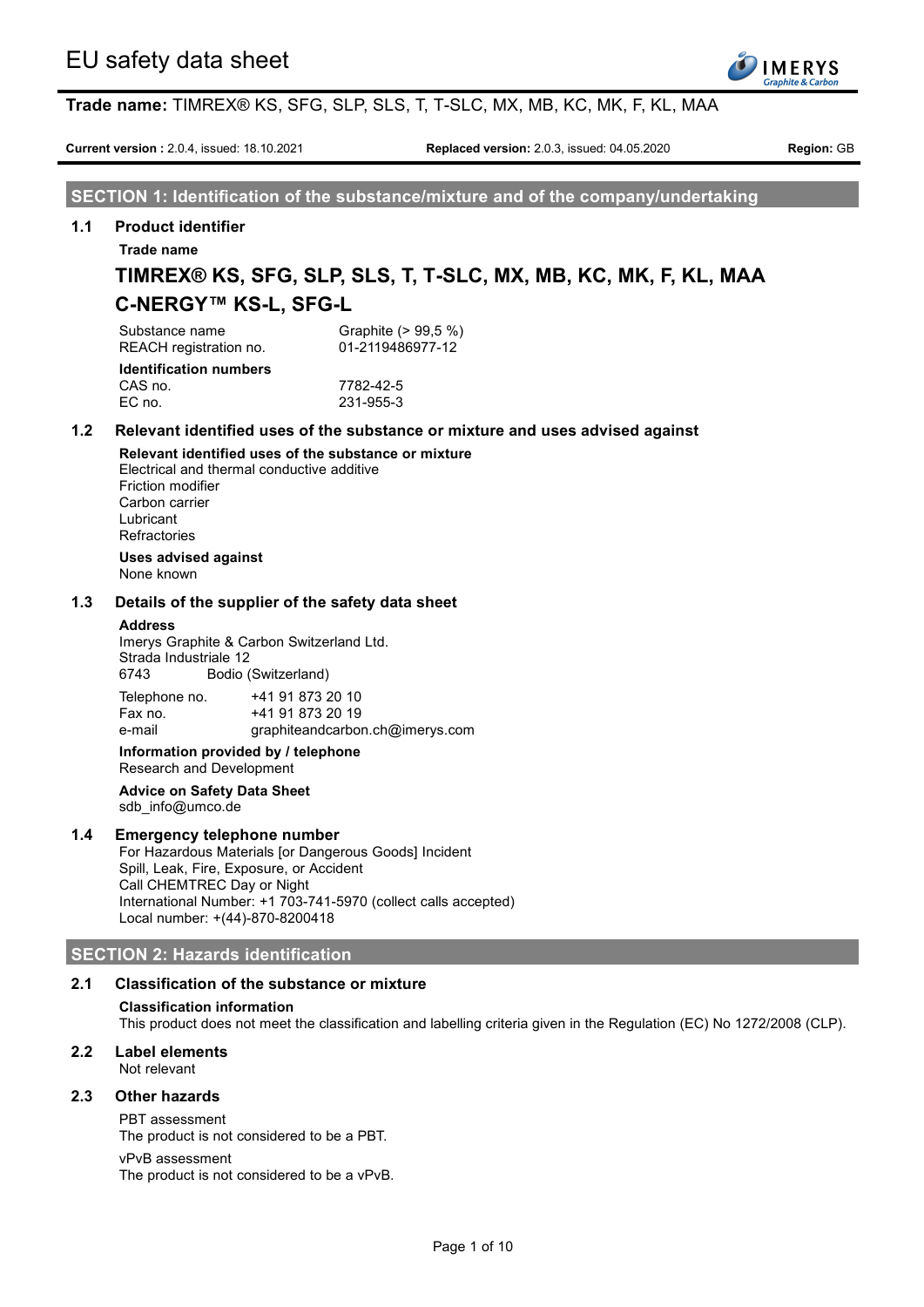

**Current version :** 2.0.4, issued: 18.10.2021 **Replaced version:** 2.0.3, issued: 04.05.2020 **Region:** GB

**SECTION 3: Composition/information on ingredients**

### **3.1 Substances**

# **Chemical characterization**

Substance name Graphite (> 99,5 %) **Identification numbers**

| CAS no. | 7782-42-5 |
|---------|-----------|
| EC no.  | 231-955-3 |

#### **3.2 Mixtures**

Not applicable. The product is not a mixture.

## **SECTION 4: First aid measures**

### **4.1 Description of first aid measures**

#### **General information**

In case of persisting adverse effects, consult a physician. Change contaminated clothing.

#### **After inhalation**

Remove affected person from the immediate area. Ensure supply of fresh air.

#### **After skin contact**

When in contact with the skin, clean with soap and water.

#### **After eye contact**

Remove contact lenses. Rinse eye thoroughly under running water keeping eyelids wide open and protecting the unaffected eye (at least 10 to 15 minutes).

#### **After ingestion**

Rinse out mouth and give plenty of water to drink. Never give anything by mouth to an unconscious person.

#### **4.2 Most important symptoms and effects, both acute and delayed** No data available.

## **4.3 Indication of any immediate medical attention and special treatment needed** No data available.

## **SECTION 5: Firefighting measures**

#### **5.1 Extinguishing media**

## **Suitable extinguishing media** Foam; Carbon dioxide; Extinguishing powder; Water spray jet; Sand **Unsuitable extinguishing media** High power water jet

**5.2 Special hazards arising from the substance or mixture**

In the event of fire, the following can be released: Carbon monoxide (CO); Carbon dioxide (CO2)

#### **5.3 Advice for firefighters**

Use self-contained breathing apparatus. Wear protective clothing.

#### **SECTION 6: Accidental release measures**

#### **6.1 Personal precautions, protective equipment and emergency procedures**

#### **For non-emergency personnel**

Refer to protective measures listed in sections 7 and 8. Avoid contact with skin, eyes and clothing. Ensure adequate ventilation. Avoid dust formation. High risk of slipping due to leakage/spillage of product.

#### **For emergency responders**

Personal protective equipment (PPE) - see section 8. In case of emergency, use of personal protective equipment [DIN EN 469, EN 12021].

#### **6.2 Environmental precautions**

Do not discharge into the drains/surface waters/groundwater.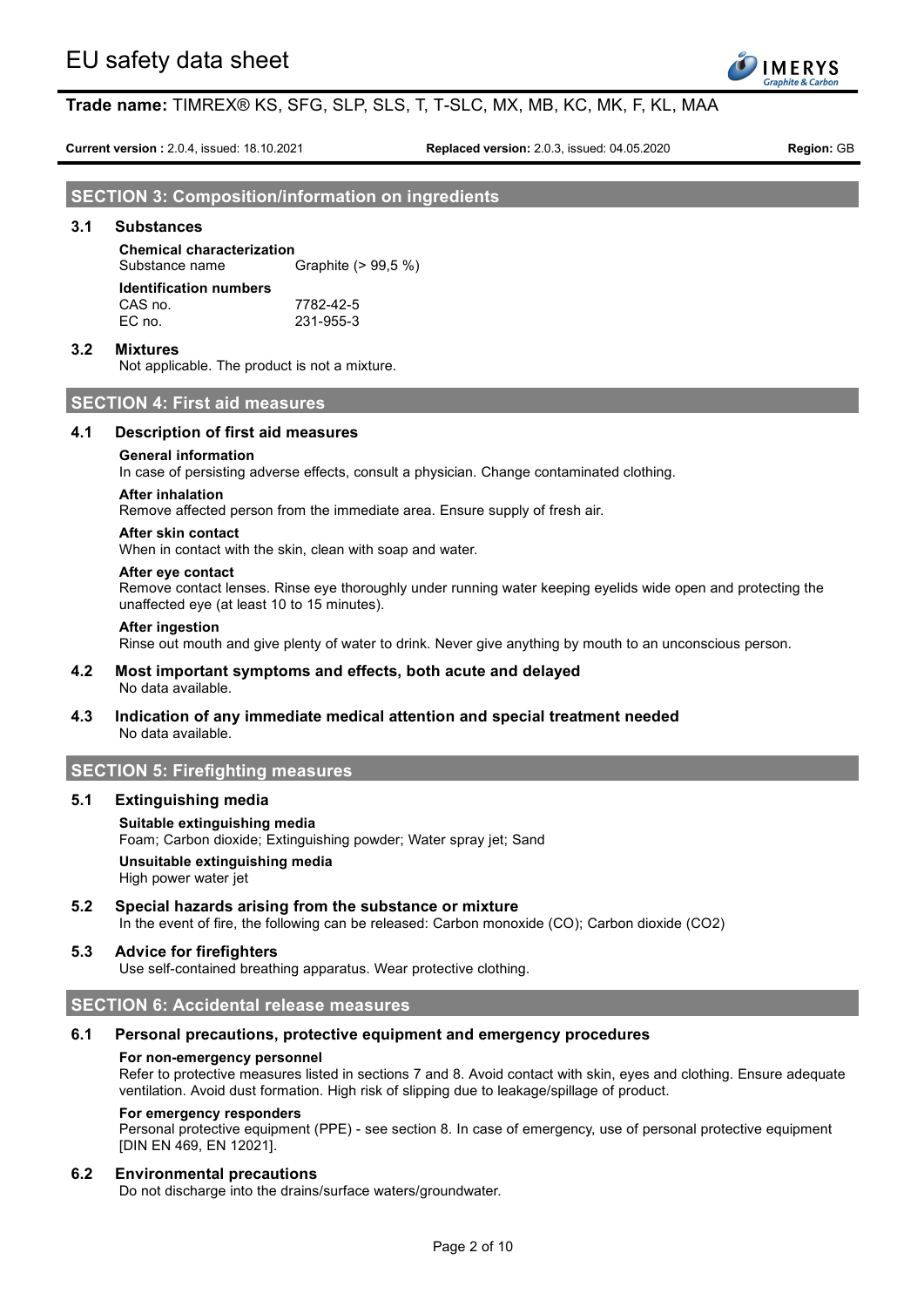

**Current version :** 2.0.4, issued: 18.10.2021 **Replaced version:** 2.0.3, issued: 04.05.2020 **Region:** GB

### **6.3 Methods and material for containment and cleaning up**

Take up with dust−binding material or using a suitable vacuum cleaner. When collected, handle material as described under the section heading "Disposal considerations".

# **6.4 Reference to other sections**

No data available.

# **SECTION 7: Handling and storage**

## **7.1 Precautions for safe handling**

#### **Advice on safe handling**

Provide good ventilation at the work area (local exhaust ventilation, if necessary). If workplace exposure limits are exceeded, respiratory protection approved for this particular job must be worn.

#### **General protective and hygiene measures**

Do not eat, drink or smoke during work time. Keep away from foodstuffs and beverages. Avoid contact with eyes and skin. Remove contaminated clothing. Wash hands before breaks and after work. Do not inhale dust. Provide eye wash fountain in work area.

#### **Advice on protection against fire and explosion**

Under certain circumstances fine dust clouds may form explosive mixtures with air. Take precautionary measures against static charges. Keep away from sources of heat and ignition. Dust should be aspirated immediately on-thespot.

## **7.2 Conditions for safe storage, including any incompatibilities**

**Technical measures and storage conditions**

Keep container tightly closed and dry.

#### **Requirements for storage rooms and vessels**

Containers which are opened must be carefully closed and kept upright to prevent leakage. Always keep in containers of same material as the original.

# **Incompatible products**

None known

# **7.3 Specific end use(s)**

No data available.

## **SECTION 8: Exposure controls/personal protection**

## **8.1 Control parameters**

## **Occupational exposure limit values**

|   | No Substance name                                        | CAS no.                  |                   | EC no. |
|---|----------------------------------------------------------|--------------------------|-------------------|--------|
| 1 | <b>Dust</b>                                              |                          |                   |        |
|   | List of approved workplace exposure limits (WELs) / EH40 |                          |                   |        |
|   | Dust respirable                                          |                          |                   |        |
|   | WEL long-term (8-hr TWA reference period)                |                          | mq/m <sup>3</sup> |        |
|   | Comments                                                 | see Definition 44 "Dust" |                   |        |
|   | List of approved workplace exposure limits (WELs) / EH40 |                          |                   |        |
|   | Dust inhalable                                           |                          |                   |        |
|   | WEL long-term (8-hr TWA reference period)                | 10                       | mg/m <sup>3</sup> |        |
|   | Comments                                                 | see Definition 44 "Dust" |                   |        |

## **DNEL, DMEL and PNEC values**

## **DNEL values (worker)**

| <b>No</b> | <b>A Substance name</b> |                      |               | CAS / EC no      |                   |
|-----------|-------------------------|----------------------|---------------|------------------|-------------------|
|           | Route of exposure       | <b>Exposure time</b> | <b>Effect</b> | <b>Value</b>     |                   |
|           | <b>Graphite</b>         |                      |               | 7782-42-5        |                   |
|           |                         |                      |               | $1231 - 955 - 3$ |                   |
|           | inhalative              | Long term (chronic)  | local         | $\overline{A}$   | mg/m <sup>3</sup> |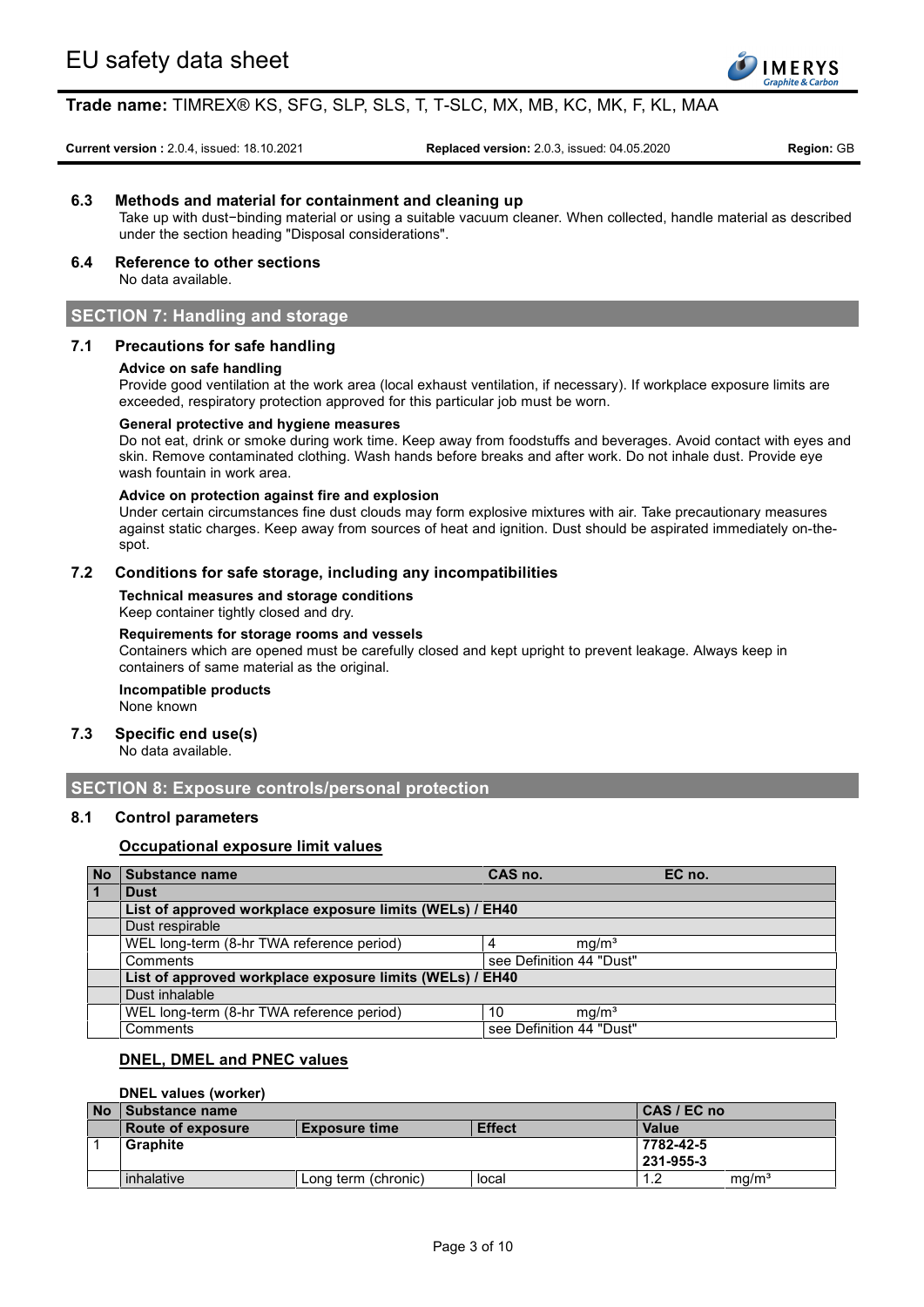

**Current version :** 2.0.4, issued: 18.10.2021 **Replaced version:** 2.0.3, issued: 04.05.2020 **Region:** GB

**DNEL value (consumer)**

| <b>No</b> | <b>Substance name</b>    |                      |               | CAS / EC no  |                   |
|-----------|--------------------------|----------------------|---------------|--------------|-------------------|
|           | <b>Route of exposure</b> | <b>Exposure time</b> | <b>Effect</b> | <b>Value</b> |                   |
|           | <b>Graphite</b>          |                      |               | 7782-42-5    |                   |
|           |                          |                      |               | 231-955-3    |                   |
|           | oral                     | Long term (chronic)  | systemic      | 813          | mg/kg/day         |
|           | inhalative               | Long term (chronic)  | local         | 0.3          | mg/m <sup>3</sup> |

### **Other information**

The DNEL value (inhalation) is applicable for respirable fractions of graphite dust that can reach the alveolar regions of the lung.

#### **8.2 Exposure controls**

### **Appropriate engineering controls**

No data available.

#### **Personal protective equipment**

#### **Respiratory protection**

If workplace exposure limits are exceeded, a respiration protection approved for this particular job must be worn. In case of dust formation, take appropriate measures for breathing protection in the event that workplace threshold values are not specified. Dust mask

Respirator FFP2 (EN 149)

#### **Eye / face protection**

Safety glasses with side protection shield (EN 166)

#### **Hand protection**

Sufficient protection is given wearing suitable protective gloves checked according to i.e. EN 374, in the event of risk of skin contact with the product. Before use, the protective gloves should be tested in any case for its specific workstation suitability (i.e. mechanical resistance, product compatibility and antistatic properties). Adhere to the manufacturer's instructions and information relating to the use, storage, care and replacement of protective gloves. Protective gloves shall be replaced immediately when physically damaged or worn. Design operations thus to avoid permanent use of protective gloves.

#### **Other**

Normal chemical work clothing.

**Environmental exposure controls**

No data available.

# **SECTION 9: Physical and chemical properties**

### **9.1 Information on basic physical and chemical properties**

| <b>State of aggregation</b>      |          |      |             |
|----------------------------------|----------|------|-------------|
| liquid                           |          |      |             |
| <b>Form/Colour</b>               |          |      |             |
| Powder                           |          |      |             |
| grey to black                    |          |      |             |
|                                  |          |      |             |
| <b>Odour</b>                     |          |      |             |
| odourless                        |          |      |             |
| pH value                         |          |      |             |
| Not applicable                   |          |      |             |
| Boiling point / boiling range    |          |      |             |
| No data available                |          |      |             |
| Melting point/freezing point     |          |      |             |
| Value                            | $\geq$   | 3000 | $^{\circ}C$ |
| Method                           | OECD 102 |      |             |
| <b>Decomposition temperature</b> |          |      |             |
| No data available                |          |      |             |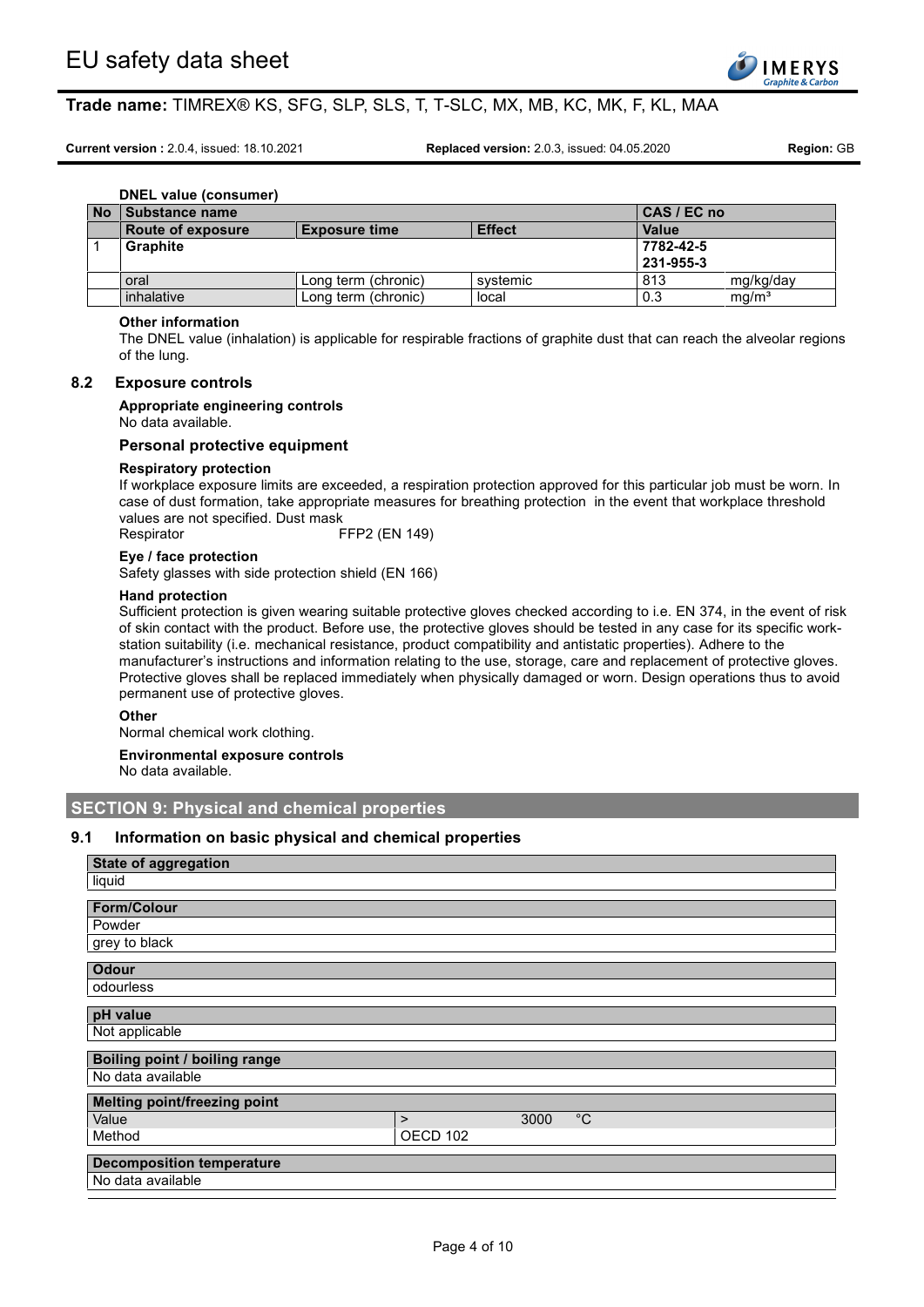

**Current version :** 2.0.4, issued: 18.10.2021 **Replaced version:** 2.0.3, issued: 04.05.2020 **Region:** GB

| <b>Ignition temperature</b>                                                                                             |                                        |       |                                                                     |  |
|-------------------------------------------------------------------------------------------------------------------------|----------------------------------------|-------|---------------------------------------------------------------------|--|
| Value                                                                                                                   | $\mathbf{L}$                           | 500   | $^{\circ}C$                                                         |  |
| <b>Oxidising properties</b>                                                                                             |                                        |       |                                                                     |  |
| Inorganic substance not containing oxygen or halogen atoms.                                                             |                                        |       |                                                                     |  |
| <b>Explosive properties</b>                                                                                             |                                        |       |                                                                     |  |
| Non-combustible. Contains no chemical groups associated with explosive properties. The minimum ignition energy of       |                                        |       |                                                                     |  |
| fine dusts is $>1$ J.                                                                                                   |                                        |       |                                                                     |  |
|                                                                                                                         |                                        |       |                                                                     |  |
| <b>Flammability</b>                                                                                                     |                                        |       |                                                                     |  |
| The product is NOT highly flammable according to Regulation (EG) Nr. 440/2008, method EC A.10 (flammability,<br>solids) |                                        |       |                                                                     |  |
|                                                                                                                         |                                        |       |                                                                     |  |
| <b>Lower explosion limit</b>                                                                                            |                                        |       |                                                                     |  |
| No data available                                                                                                       |                                        |       |                                                                     |  |
| <b>Upper explosion limit</b>                                                                                            |                                        |       |                                                                     |  |
| No data available                                                                                                       |                                        |       |                                                                     |  |
| Vapour pressure                                                                                                         |                                        |       |                                                                     |  |
| Comments                                                                                                                | Solid whose melting point is > 3000°C. |       |                                                                     |  |
|                                                                                                                         |                                        |       |                                                                     |  |
| <b>Relative vapour density</b>                                                                                          |                                        |       |                                                                     |  |
| No data available                                                                                                       |                                        |       |                                                                     |  |
| <b>Relative density</b>                                                                                                 |                                        |       |                                                                     |  |
| No data available                                                                                                       |                                        |       |                                                                     |  |
|                                                                                                                         |                                        |       |                                                                     |  |
|                                                                                                                         |                                        |       |                                                                     |  |
| <b>Density</b>                                                                                                          |                                        |       |                                                                     |  |
| Value<br>Method                                                                                                         | appr.<br><b>DIN 51901</b>              | 2.2   | g/cm <sup>3</sup>                                                   |  |
|                                                                                                                         |                                        |       |                                                                     |  |
| Solubility in water                                                                                                     |                                        |       |                                                                     |  |
| Value                                                                                                                   | $\,<$                                  | 0.001 | g/l                                                                 |  |
| <b>Solubility</b>                                                                                                       |                                        |       |                                                                     |  |
| Comments                                                                                                                |                                        |       | Graphite/ carbon is however considered being insoluble in water.    |  |
|                                                                                                                         |                                        |       | The relative solubility corresponds to the solubility of impurities |  |
|                                                                                                                         | contained in the test substance.       |       |                                                                     |  |
| Partition coefficient n-octanol/water (log value)                                                                       |                                        |       |                                                                     |  |
| No data available                                                                                                       |                                        |       |                                                                     |  |
| <b>Viscosity</b>                                                                                                        |                                        |       |                                                                     |  |
| Not applicable                                                                                                          |                                        |       |                                                                     |  |
|                                                                                                                         |                                        |       |                                                                     |  |
| <b>Particle characteristics</b>                                                                                         |                                        |       |                                                                     |  |
| No data available<br>9.2<br><b>Other information</b>                                                                    |                                        |       |                                                                     |  |

# **SECTION 10: Stability and reactivity**

## **10.1 Reactivity**

No data available.

- **10.2 Chemical stability** No data available.
- **10.3 Possibility of hazardous reactions** No data available.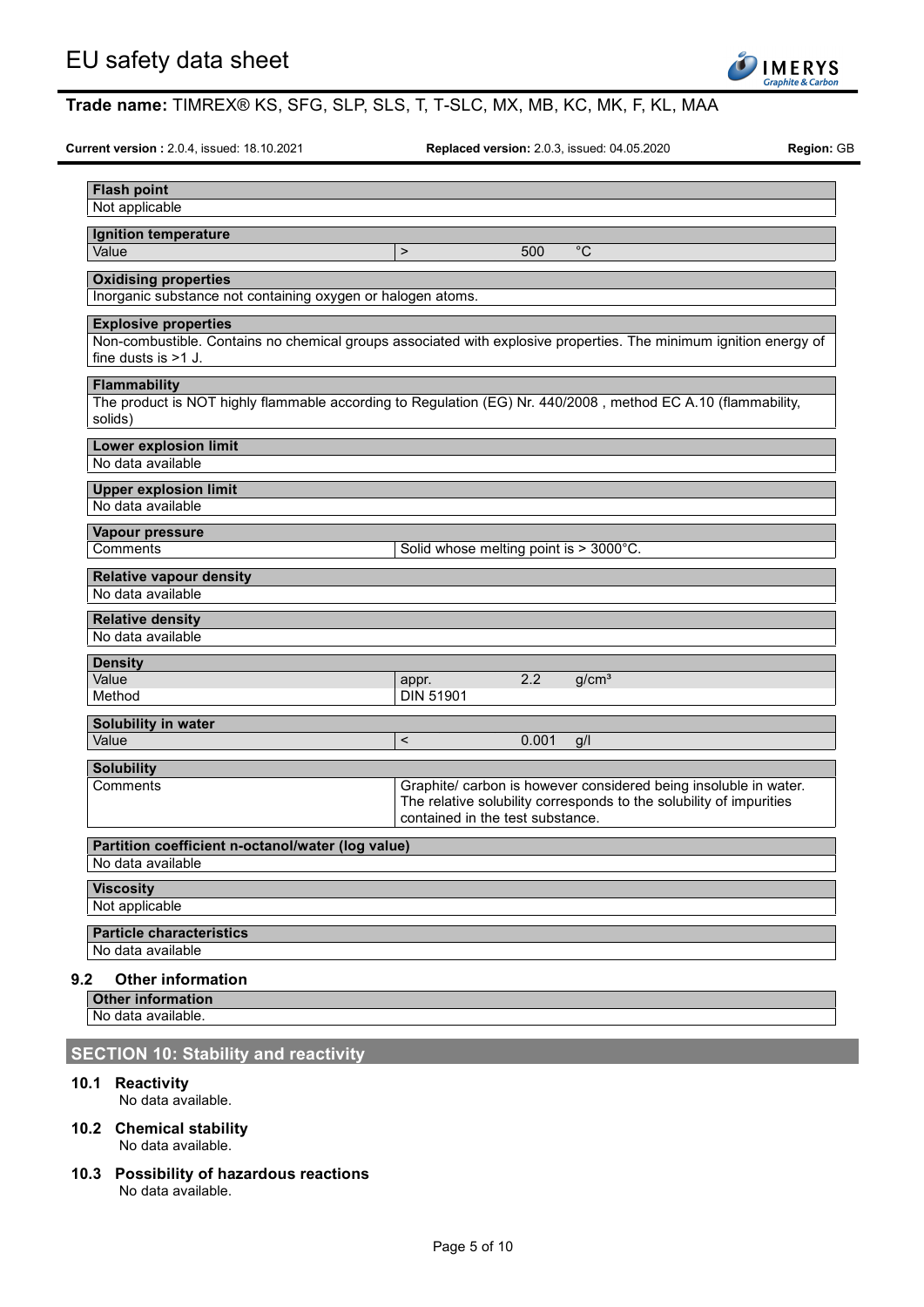

**Current version :** 2.0.4, issued: 18.10.2021 **Replaced version:** 2.0.3, issued: 04.05.2020 **Region:** GB

**10.4 Conditions to avoid**

No data available.

- **10.5 Incompatible materials** Fluorine; Chlorine trifluoride
- **10.6 Hazardous decomposition products** No hazardous decomposition products known.

# **SECTION 11: Toxicological information**

## **11.1 Information on hazard classes as defined in Regulation (EC) No 1272/2008**

|              | <b>Acute oral toxicity</b>                        |                     |           |      |                                                                   |
|--------------|---------------------------------------------------|---------------------|-----------|------|-------------------------------------------------------------------|
|              | No Substance name                                 |                     | CAS no.   |      | EC no.                                                            |
| $\mathbf{1}$ | <b>Graphite</b>                                   |                     | 7782-42-5 |      | 231-955-3                                                         |
| LD50         |                                                   | $\mathbf{L}$        |           | 2000 | mg/kg bodyweight                                                  |
|              | Species                                           | rat                 |           |      |                                                                   |
| Method       |                                                   | OECD <sub>423</sub> |           |      |                                                                   |
| Source       |                                                   | <b>CSR</b>          |           |      |                                                                   |
|              | Evaluation/classification                         |                     |           |      | Based on available data, the classification criteria are not met. |
|              |                                                   |                     |           |      |                                                                   |
|              | <b>Acute dermal toxicity</b><br>No data available |                     |           |      |                                                                   |
|              |                                                   |                     |           |      |                                                                   |
|              | <b>Acute inhalational toxicity</b>                |                     |           |      |                                                                   |
|              | No Substance name                                 |                     | CAS no.   |      | EC no.                                                            |
| $\mathbf 1$  | <b>Graphite</b>                                   |                     | 7782-42-5 |      | 231-955-3                                                         |
| <b>LC50</b>  |                                                   | $\mathbf{L}$        |           | 2000 | mg/l                                                              |
|              | Duration of exposure                              |                     |           | 4    | h                                                                 |
|              | State of aggregation                              | Dust                |           |      |                                                                   |
|              | Species                                           | rat                 |           |      |                                                                   |
| Method       |                                                   | OECD 403            |           |      |                                                                   |
| Source       |                                                   | <b>CSR</b>          |           |      |                                                                   |
|              | Evaluation/classification                         |                     |           |      | Based on available data, the classification criteria are not met. |
|              |                                                   |                     |           |      |                                                                   |
|              | <b>Skin corrosion/irritation</b>                  |                     |           |      |                                                                   |
|              | No Substance name                                 |                     | CAS no.   |      | EC no.                                                            |
| $\mathbf{1}$ | <b>Graphite</b>                                   |                     | 7782-42-5 |      | 231-955-3                                                         |
|              | Species                                           | rabbit              |           |      |                                                                   |
| Method       |                                                   | OECD 404            |           |      |                                                                   |
| Source       |                                                   | <b>CSR</b>          |           |      |                                                                   |
|              | Evaluation                                        | non-irritant        |           |      |                                                                   |
|              | Serious eye damage/irritation                     |                     |           |      |                                                                   |
|              | No Substance name                                 |                     | CAS no.   |      | EC no.                                                            |
| $\mathbf{1}$ | <b>Graphite</b>                                   |                     | 7782-42-5 |      | 231-955-3                                                         |
|              | Species                                           | rabbit              |           |      |                                                                   |
| Method       |                                                   | OECD 405            |           |      |                                                                   |
| Source       |                                                   | <b>CSR</b>          |           |      |                                                                   |
|              |                                                   |                     |           |      |                                                                   |
|              | Evaluation                                        | non-irritant        |           |      |                                                                   |
|              | Respiratory or skin sensitisation                 |                     |           |      |                                                                   |
|              | No Substance name                                 |                     | CAS no.   |      | EC no.                                                            |
| 1            | <b>Graphite</b>                                   |                     | 7782-42-5 |      | 231-955-3                                                         |
|              | Route of exposure                                 | respiratory tract   |           |      |                                                                   |
|              | Species                                           | mouse               |           |      |                                                                   |
| Method       |                                                   | OECD 429            |           |      |                                                                   |
| Source       |                                                   | <b>CSR</b>          |           |      |                                                                   |
|              | Evaluation                                        | non-sensitizing     |           |      |                                                                   |
|              | Evaluation/classification                         |                     |           |      | Based on available data, the classification criteria are not met. |
|              | Route of exposure                                 | Skin                |           |      |                                                                   |
| Species      |                                                   |                     |           |      |                                                                   |
|              |                                                   | mouse               |           |      |                                                                   |
|              |                                                   |                     |           |      |                                                                   |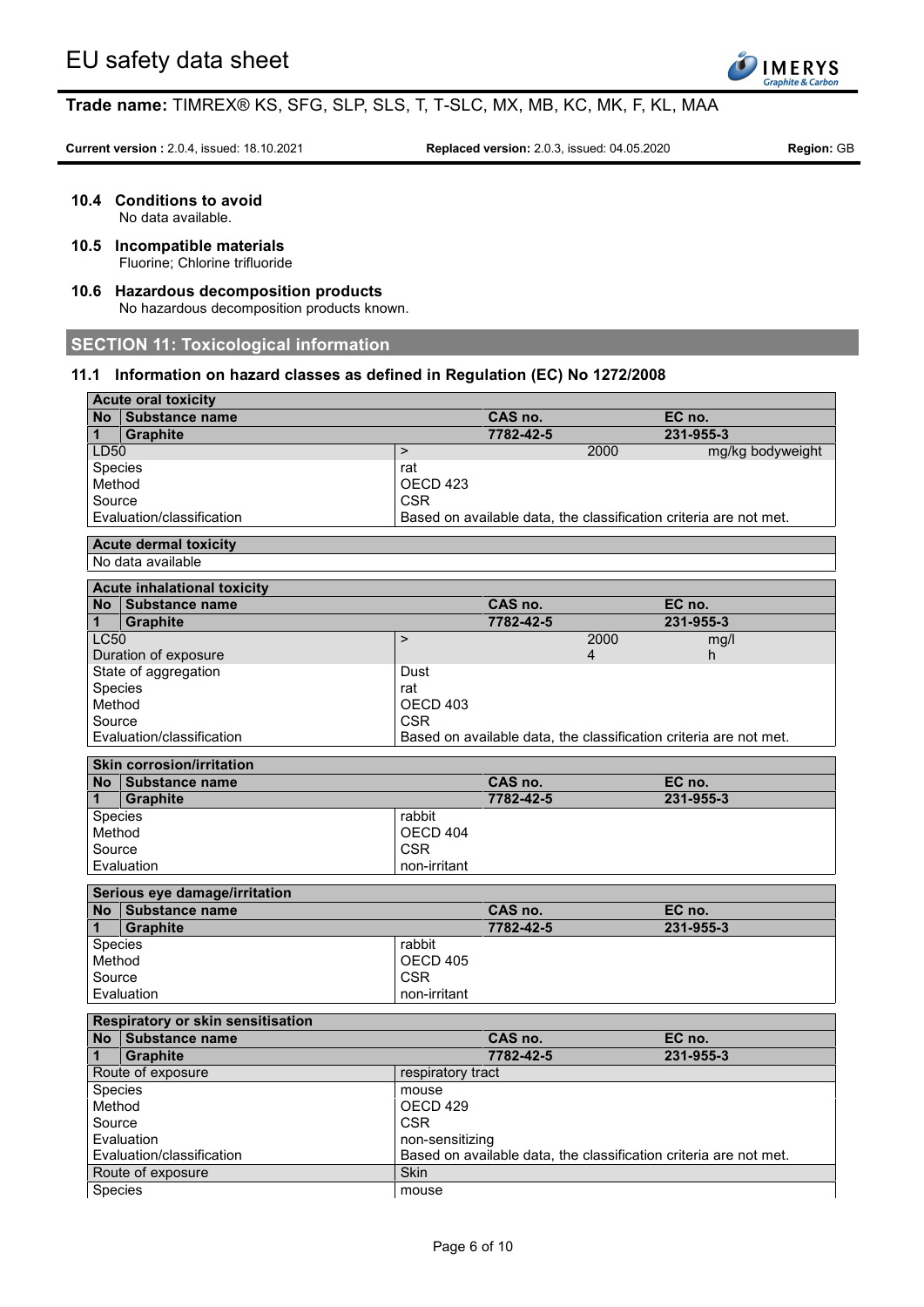

**Current version :** 2.0.4, issued: 18.10.2021 **Replaced version:** 2.0.3, issued: 04.05.2020 **Region:** GB

Method **OECD** 429 Source CSR CSR Evaluation **non-sensitizing** Evaluation/classification Based on available data, the classification criteria are not met. **Germ cell mutagenicity No Substance name CAS no. EC no. 1 Graphite 7782-42-5 231-955-3** Type of examination <br>
Method Bacterial Reverse Mutation Test<br>
OECD 471 OECD 471<br>CSR Source **CSR** Evaluation/classification Based on available data, the classification criteria are not met. Type of examination Mammalian cell gene mutation assay Method DECD 476 Source **CSR** Evaluation/classification Based on available data, the classification criteria are not met. Type of examination Mammalian chromosome aberration test Method OECD 473 Source **CSR** Evaluation/classification Based on available data, the classification criteria are not met. **Reproduction toxicity No Substance name CAS no. EC no. 1 Graphite 7782-42-5 231-955-3** Method **OECD** 422 Source CSR CSR Evaluation/classification Based on available data, the classification criteria are not met. **Carcinogenicity No Substance name CAS no. EC no. 1 Graphite 7782-42-5 231-955-3** Method Waiving Source CSR CSR Evaluation/classification Based on available data, the classification criteria are not met. **STOT - single exposure** No data available **STOT - repeated exposure No Substance name CAS no. EC no. 1 Graphite 7782-42-5 231-955-3** Route of exposure and a set of exposure oral NOAEL 813 mg/kg Species rat<br>
Method OE OECD 422 Source CSR CSR Evaluation/classification Based on available data, the classification criteria are not met. Route of exposure inhalational<br>NOAEC NOAEC  $\vert$  mg/m $^{3}$ Species **rational contract of the second contract of the second contract of the second contract of the second contract of the second contract of the second contract of the second contract of the second contract of the seco** Method OECD 412 Source CSR CSR Evaluation/classification Based on available data, the classification criteria are not met. **Aspiration hazard** No data available

**Delayed and immediate effects as well as chronic effects from short and long-term exposure**

Contact with the skin and eyes may cause mechanical irritation. Inhalation of dusts may irritate the respiratory tract.

#### **11.2 Information on other hazards**

**Endocrine disrupting properties** No data available.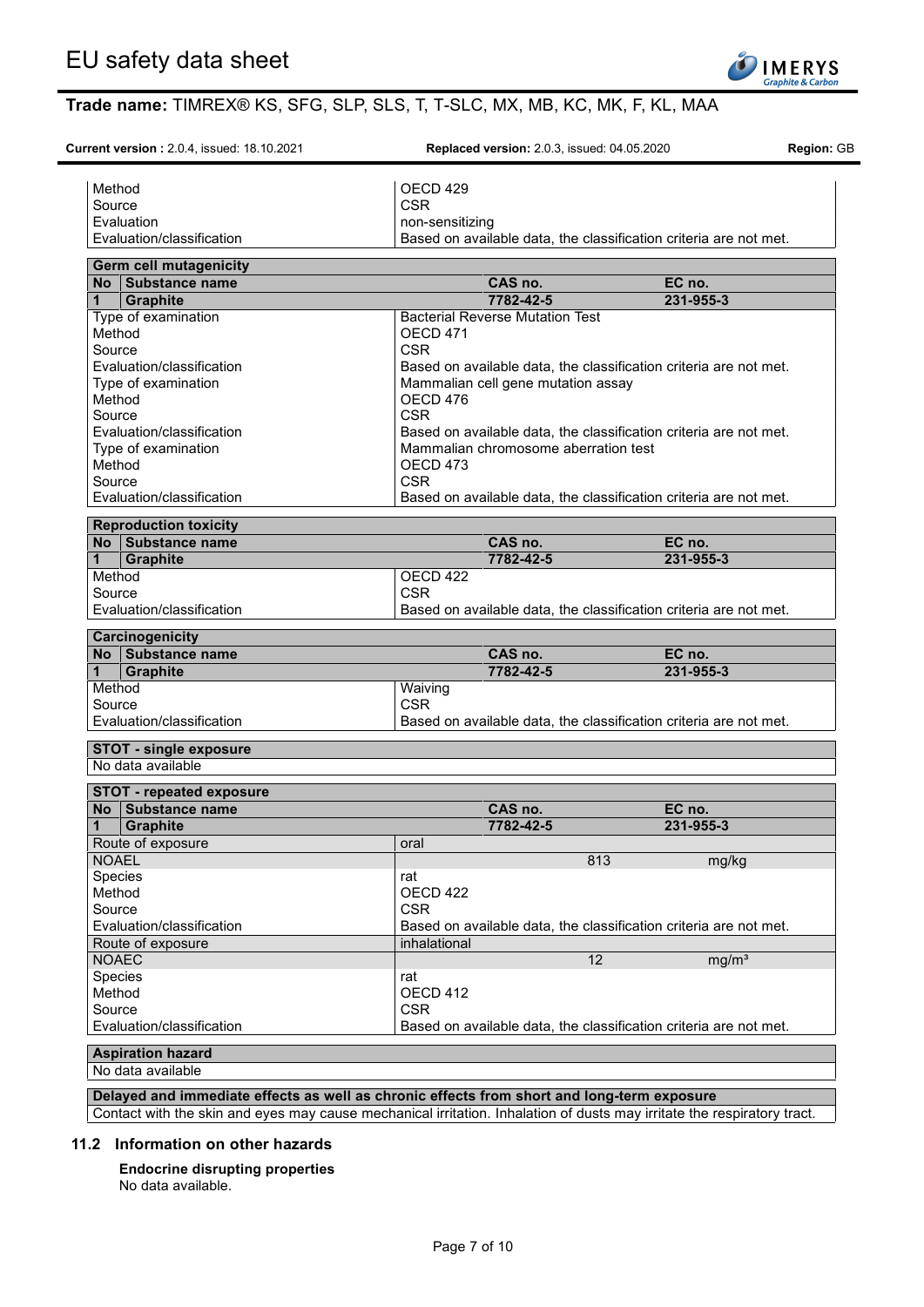

**Current version :** 2.0.4, issued: 18.10.2021 **Replaced version:** 2.0.3, issued: 04.05.2020 **Region:** GB

**Other information** No data available.

# **SECTION 12: Ecological information**

### **12.1 Toxicity**

| <b>Toxicity to fish (acute)</b>                                                                                                                                                                                                                                                                                                                                                                                                       |                                                                   |     |           |
|---------------------------------------------------------------------------------------------------------------------------------------------------------------------------------------------------------------------------------------------------------------------------------------------------------------------------------------------------------------------------------------------------------------------------------------|-------------------------------------------------------------------|-----|-----------|
| No Substance name                                                                                                                                                                                                                                                                                                                                                                                                                     | CAS no.                                                           |     | EC no.    |
| <b>Graphite</b><br>1                                                                                                                                                                                                                                                                                                                                                                                                                  | 7782-42-5                                                         |     | 231-955-3 |
| <b>LC50</b>                                                                                                                                                                                                                                                                                                                                                                                                                           | $\geq$                                                            | 100 | mg/l      |
| Duration of exposure                                                                                                                                                                                                                                                                                                                                                                                                                  |                                                                   | 96  | h         |
| Species                                                                                                                                                                                                                                                                                                                                                                                                                               | Danio rerio                                                       |     |           |
| Method                                                                                                                                                                                                                                                                                                                                                                                                                                | OECD <sub>203</sub>                                               |     |           |
| Source                                                                                                                                                                                                                                                                                                                                                                                                                                | <b>CSR</b>                                                        |     |           |
| Evaluation/classification                                                                                                                                                                                                                                                                                                                                                                                                             | Based on available data, the classification criteria are not met. |     |           |
| <b>Toxicity to fish (chronic)</b>                                                                                                                                                                                                                                                                                                                                                                                                     |                                                                   |     |           |
| No data available                                                                                                                                                                                                                                                                                                                                                                                                                     |                                                                   |     |           |
|                                                                                                                                                                                                                                                                                                                                                                                                                                       |                                                                   |     |           |
| <b>Toxicity to Daphnia (acute)</b>                                                                                                                                                                                                                                                                                                                                                                                                    |                                                                   |     |           |
| No Substance name                                                                                                                                                                                                                                                                                                                                                                                                                     | CAS no.                                                           |     | EC no.    |
| $\mathbf{1}$<br><b>Graphite</b>                                                                                                                                                                                                                                                                                                                                                                                                       | 7782-42-5                                                         |     | 231-955-3 |
| <b>EC50</b>                                                                                                                                                                                                                                                                                                                                                                                                                           | $\geq$                                                            | 100 | mg/l      |
| Duration of exposure                                                                                                                                                                                                                                                                                                                                                                                                                  |                                                                   | 48  | h.        |
| Species                                                                                                                                                                                                                                                                                                                                                                                                                               | Daphnia magna                                                     |     |           |
| Method                                                                                                                                                                                                                                                                                                                                                                                                                                | OECD <sub>202</sub>                                               |     |           |
| Source                                                                                                                                                                                                                                                                                                                                                                                                                                | <b>CSR</b>                                                        |     |           |
| Evaluation/classification                                                                                                                                                                                                                                                                                                                                                                                                             | Based on available data, the classification criteria are not met. |     |           |
| <b>Toxicity to Daphnia (chronic)</b>                                                                                                                                                                                                                                                                                                                                                                                                  |                                                                   |     |           |
| No data available                                                                                                                                                                                                                                                                                                                                                                                                                     |                                                                   |     |           |
|                                                                                                                                                                                                                                                                                                                                                                                                                                       |                                                                   |     |           |
| Toxicity to algae (acute)                                                                                                                                                                                                                                                                                                                                                                                                             |                                                                   |     |           |
| No Substance name                                                                                                                                                                                                                                                                                                                                                                                                                     | CAS no.                                                           |     | EC no.    |
| <b>Graphite</b><br>$\mathbf 1$                                                                                                                                                                                                                                                                                                                                                                                                        | 7782-42-5                                                         |     | 231-955-3 |
| <b>EC50</b>                                                                                                                                                                                                                                                                                                                                                                                                                           | $\mathbf{L}$                                                      | 100 | mg/l      |
| Duration of exposure                                                                                                                                                                                                                                                                                                                                                                                                                  |                                                                   | 72  | h         |
| Species                                                                                                                                                                                                                                                                                                                                                                                                                               | Pseudokirchneriella subcapitata                                   |     |           |
| Method                                                                                                                                                                                                                                                                                                                                                                                                                                | OECD <sub>201</sub>                                               |     |           |
| Source                                                                                                                                                                                                                                                                                                                                                                                                                                | <b>CSR</b>                                                        |     |           |
| Evaluation/classification                                                                                                                                                                                                                                                                                                                                                                                                             | Based on available data, the classification criteria are not met. |     |           |
|                                                                                                                                                                                                                                                                                                                                                                                                                                       |                                                                   |     |           |
| Toxicity to algae (chronic)<br>No data available                                                                                                                                                                                                                                                                                                                                                                                      |                                                                   |     |           |
|                                                                                                                                                                                                                                                                                                                                                                                                                                       |                                                                   |     |           |
| <b>Bacteria toxicity</b>                                                                                                                                                                                                                                                                                                                                                                                                              |                                                                   |     |           |
| No data available                                                                                                                                                                                                                                                                                                                                                                                                                     |                                                                   |     |           |
| $\overline{a}$ $\overline{b}$ $\overline{b}$ $\overline{c}$ $\overline{c}$ $\overline{c}$ $\overline{c}$ $\overline{c}$ $\overline{c}$ $\overline{c}$ $\overline{c}$ $\overline{c}$ $\overline{c}$ $\overline{c}$ $\overline{c}$ $\overline{c}$ $\overline{c}$ $\overline{c}$ $\overline{c}$ $\overline{c}$ $\overline{c}$ $\overline{c}$ $\overline{c}$ $\overline{c}$ $\overline{$<br>وكالأساس المستورد المراكب والمراسية والمراسية |                                                                   |     |           |

# **12.2 Persistence and degradability**

- No data available.
- **12.3 Bioaccumulative potential** No data available.

## **12.4 Mobility in soil**

No data available.

## **12.5 Results of PBT and vPvB assessment**

| Results of PBT and vPvB assessment |                                             |
|------------------------------------|---------------------------------------------|
| l PBT assessment                   | The product is not considered to be a PBT.  |
| l vPvB assessment                  | The product is not considered to be a vPvB. |

**12.6 Endocrine disrupting properties**

No data available.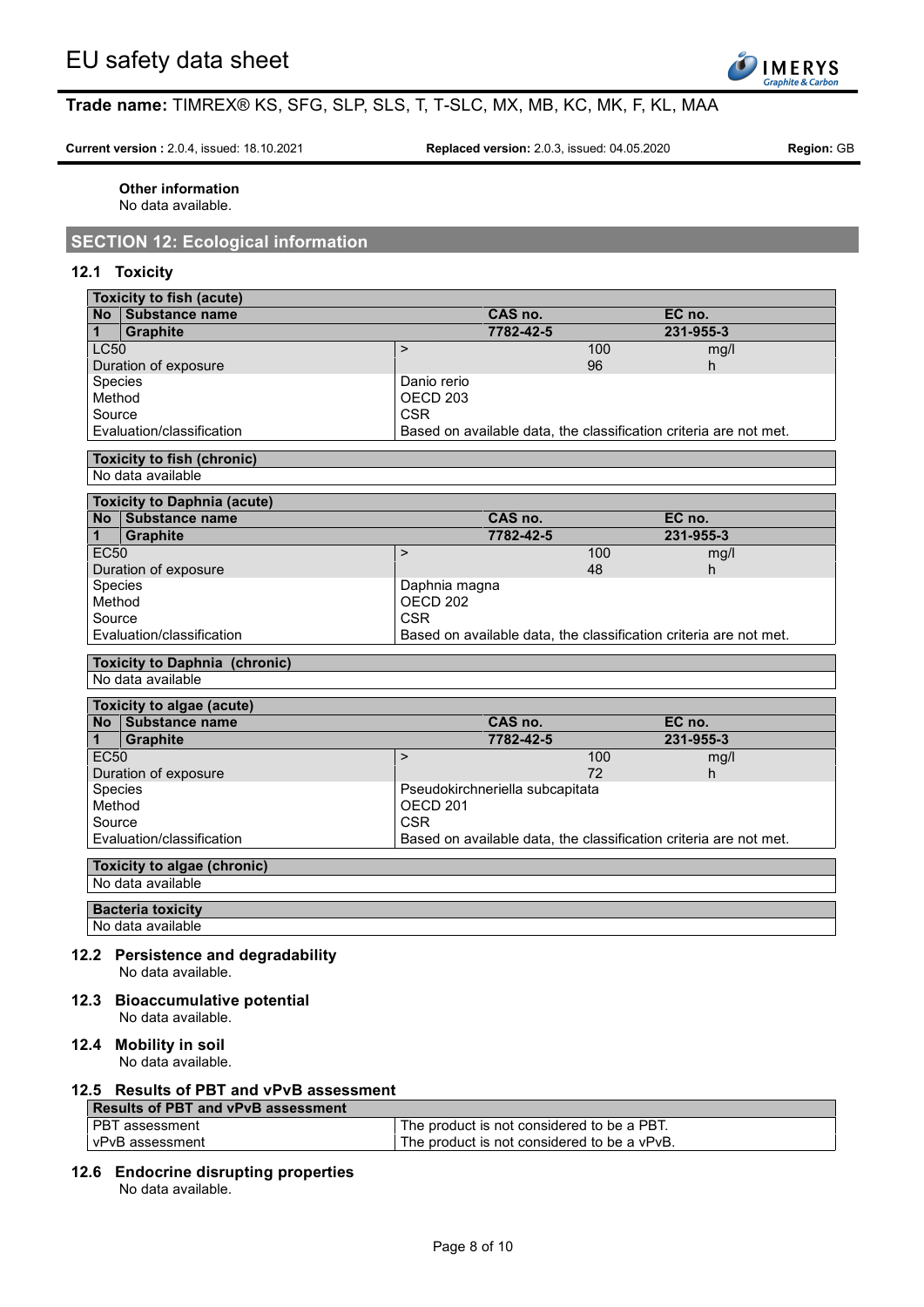

**Current version :** 2.0.4, issued: 18.10.2021 **Replaced version:** 2.0.3, issued: 04.05.2020 **Region:** GB

## **12.7 Other adverse effects**

No data available.

# **12.8 Other information**

# **Other information**

Do not discharge product unmonitored into the environment.

# **SECTION 13: Disposal considerations**

# **13.1 Waste treatment methods**

#### **Product**

Disposal of the product should be carried out in accordance with all applicable regulations following consultation with the responsible local authority and the disposal company in an authorised and suitable disposal facility. Allocation of a waste code number, according to the European Waste Catalogue, should be carried out in agreement with the regional waste disposal company.

#### **Packaging**

Residues must be removed from packaging and when emptied completely disposed of in accordance with the regulations for waste removal. Incompletely emptied packaging must be disposed of in the form of disposal specified by the regional disposer.

# **SECTION 14: Transport information**

#### **14.1 Transport ADR/RID/ADN**

The product is not subject to ADR/RID/ADN regulations.

#### **14.2 Transport IMDG**

The product is not subject to IMDG regulations.

# **14.3 Transport ICAO-TI / IATA**

The product is not subject to ICAO-TI / IATA regulations.

## **14.4 Other information**

The product is NOT highly flammable according to Regulation (EG) Nr. 440/2008 , method EC A.10 (flammability, solids)

# **14.5 Environmental hazards**

Information on environmental hazards, if relevant, please see 14.1 - 14.3.

# **14.6 Special precautions for user**

No data available.

**14.7 Maritime transport in bulk according to IMO instruments** Not relevant

## **SECTION 15: Regulatory information**

# **15.1 Safety, health and environmental regulations/legislation specific for the substance or mixture EU regulations**

**Regulation (EC) No 1907/2006 (REACH) Annex XIV (List of substances subject to authorisation)**

In accordance with the REACH regulation (EC) 1907/2006, the product does not contain any substances that are considered as subject to listing in annex XIV, inventory of substances requiring authorisation.

#### **REACH candidate list of substances of very high concern (SVHC) for authorisation**

In accordance with article 57 and article 59 of the Reach regulation (EC) 1907/2006, this substance is not considered as subject to listing in annex XIV, inventory of substances requiring authorisation ("Authorization list").

**Regulation (EC) No 1907/2006 (REACH) Annex XVII: RESTRICTIONS ON THE MANUFACTURE, PLACING ON THE MARKET AND USE OF CERTAIN DANGEROUS SUBSTANCES, MIXTURES AND ARTICLES**

The substance is not subject to the provisions of annex XVII (restriction entries) of the Reach regulation (EC) 1907/2006.

#### **Directive 2012/18/EU on the control of major-accident hazards involving dangerous substances**